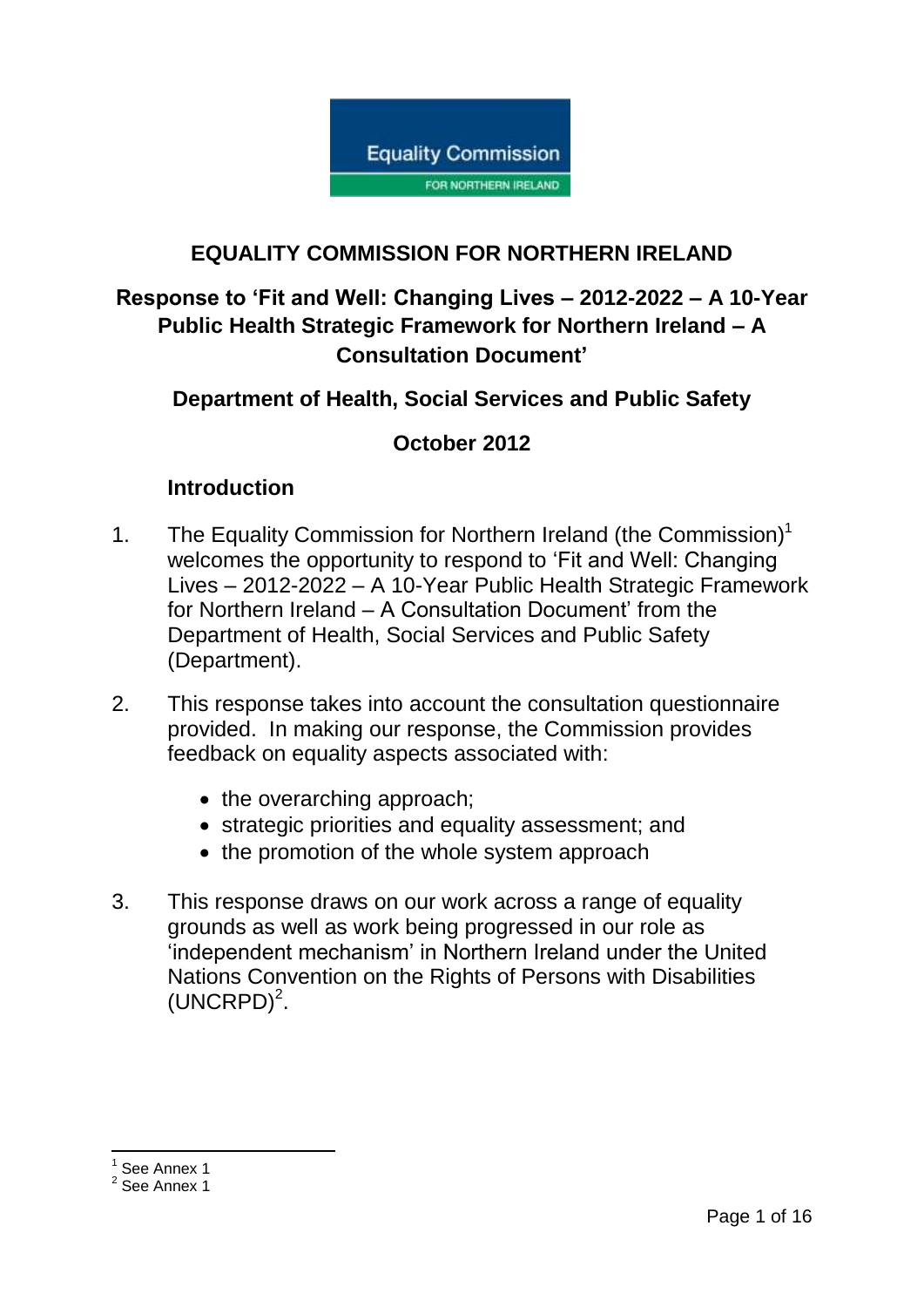### **Summary**

- 4. The following sets out a summary of our comments and recommendations:
	- i. The Commission supports the revised vision of *"Where all people are enabled and supported in achieving their full health potential and wellbeing."* We concur that the strategic framework should be implemented to create the conditions for individuals and communities to take control of their own lives.
	- ii. The Commission supports the continuation of the overall aim from "Investing for Health" to "*To improve the health and wellbeing status of all our people, and to reduce inequalities in health."*
	- iii. In recognising that health is a fundamental human right, the strategic framework is a step by the State Party in the fulfillment of associated obligations.
	- iv. The strategic framework; associated aims and objectives; and subsequent outcomes thus provide an opportunity for the Department to actively contribute to the progressive realisation of right to health as articulated in the International Covenant for Economic, Social and Cultural Rights (ICESCR), the Convention on the Rights of the Child (CRC), the Convention on the Elimination of All Forms of Discrimination Against Women (CEDAW), and the United Nations Convention on the Rights of Persons with Disabilities (UNCRPD). The Department, and other departments, will however need to clearly demonstrate and deliver on outcomes aligned to these values through an effective implementation of the strategic framework.
	- v. The Commission broadly welcomes the principles as set out within "Fit and Well". Whilst we welcome the principle "to improve employment opportunities and income levels of those who are most disadvantaged", we would note the importance of also seeking relevant improvements in housing and educational outcomes for example. These, along with the other principles should reinforce the principle "to maximise opportunities for individuals, families and communities to protect and improve their own health".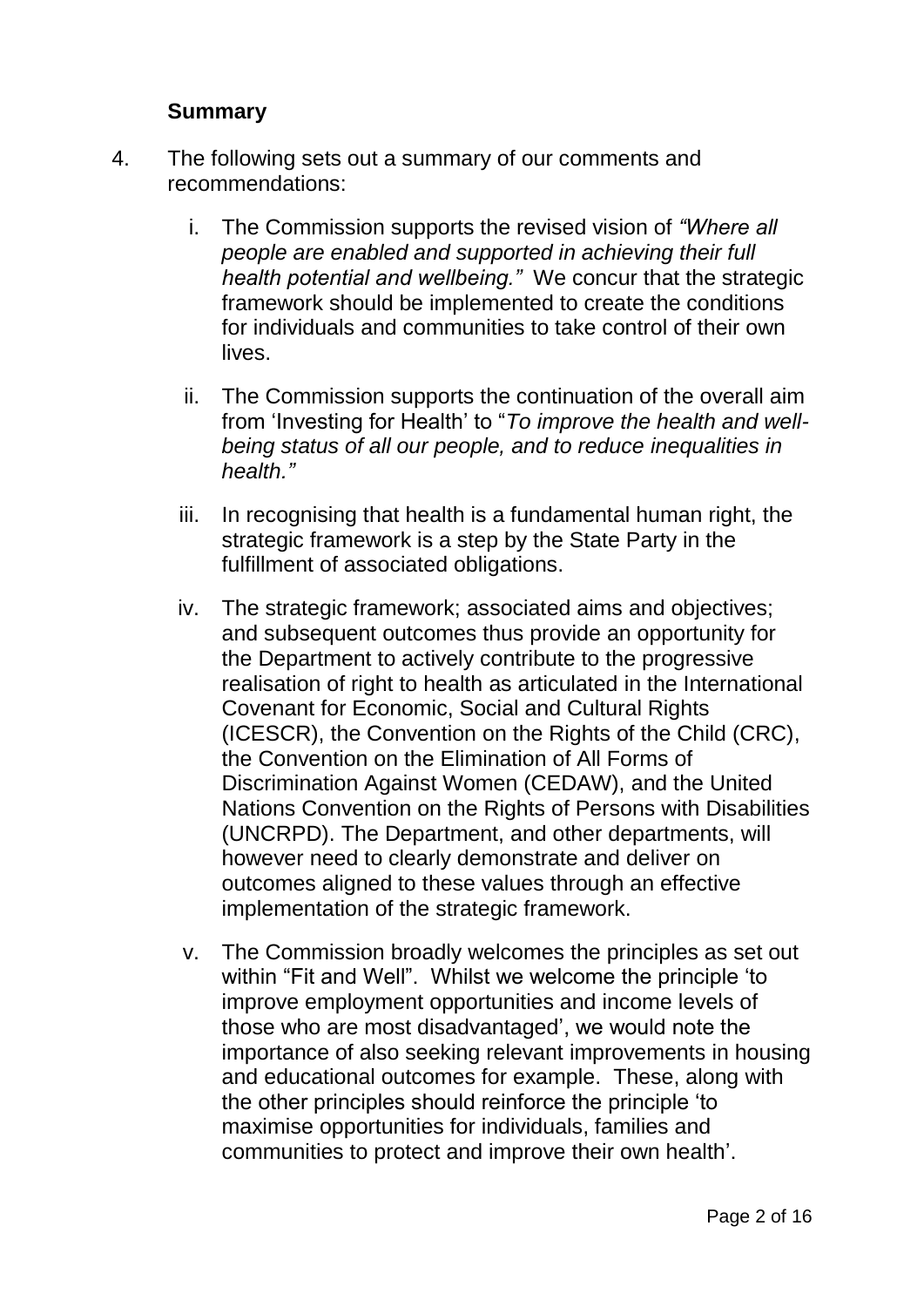- vi. The Commission welcomes the proposed focus on outcomes towards reducing inequalities in health across the life stages for all people in Northern Ireland. In doing so, the Department should consider, across all life stages, the different health experiences faced by women; men; and other equality groups.
- vii. In the context of Government delivering on its obligations under the UNCRPD, the Commission welcomes all public health initiatives that may assist or reduce:
	- those living with long-term conditions;
	- the occurrence of disability; and
	- the onset of secondary, co-morbidity or health risk behaviours for those with disabilities.

Therefore, the Commission recommends that the Department considers and demonstrates how "Fit and Well" may contribute to the implementation of good practice as outlined within the six developmental areas within the "Living with Long-term Conditions' policy framework<sup>3</sup>.

- viii. We recommend the inclusion of key actions over the lifespan of "Fit and Well" to ensure that health and social care providers have adequately prepared for the introduction of legislation prohibiting discrimination on the grounds of age in the provision of goods and services. We recommend that an underpinning theme within "Fit and Well" is to promote age equality within health and social care together with a commitment to take a series of actions such as an early and in-depth review of the degree to which age discrimination may exist within health and social care and an audit of services prior to the introduction of the legislation.
	- ix. The Commission recognises the value of the strategic priorities of "Early Years" and "Supporting Vulnerable People and Communities' outlined within 'Fit and Well' towards the achievement of a sustained reduction in health inequalities.
	- x. With regards to positive action measures, the Commission would seek further information on how the Department has sought, through the development of this policy, to

**<sup>.</sup>** 3 *Living with Long-term Conditions: A Policy Framework"* (April 2011) Department of Health, Social Services and Public Safety.<http://www.dhsspsni.gov.uk/living-longterm-conditions.pdf>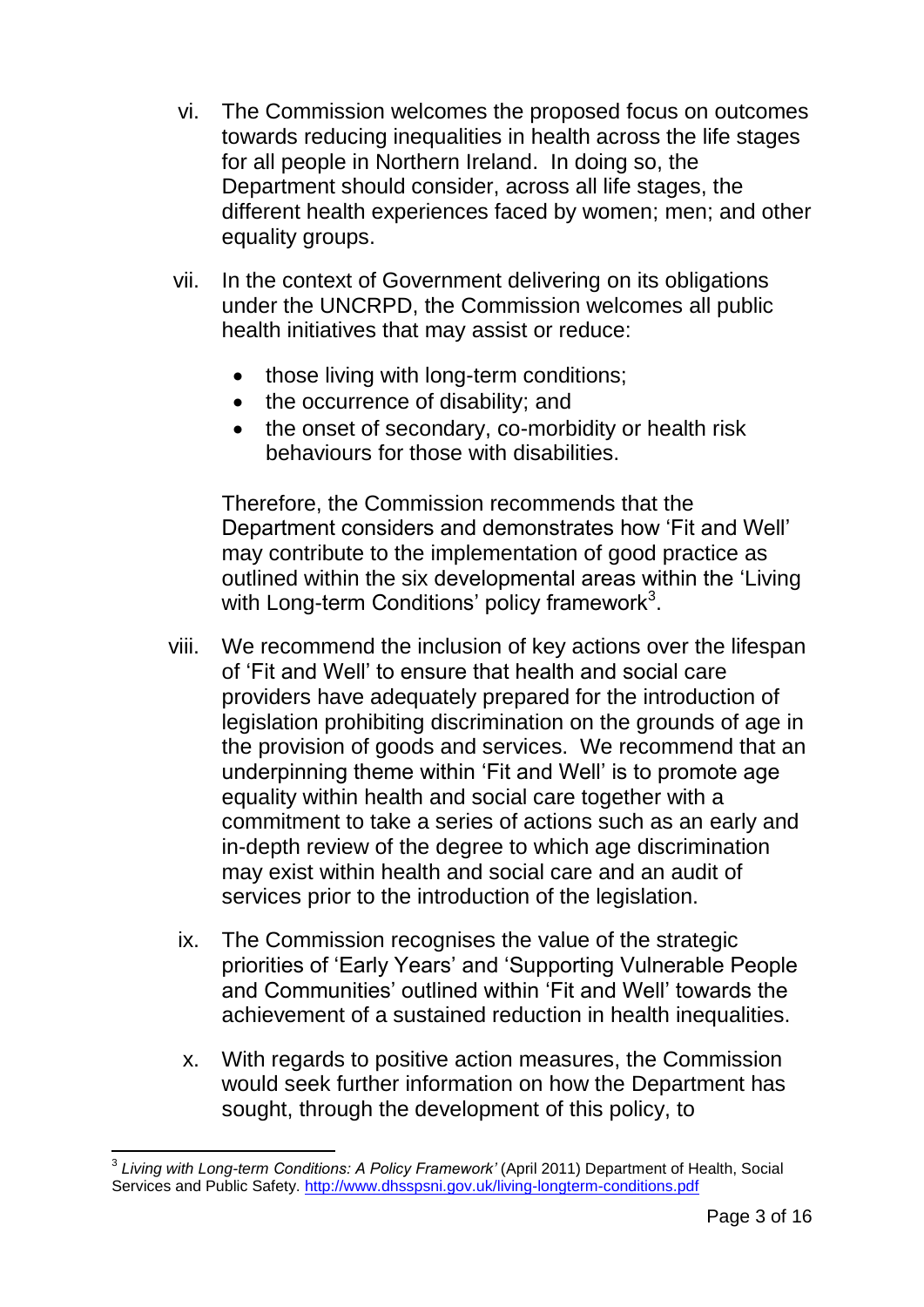progressively realise the right to health. For example, with regards to those with disabilities - has the Department not only met the obligations within Article 25 of the UNCRPD, but has it put in place specific measures necessary to achieve equality for persons with disabilities in accordance with Article 5 of the UNCRPD.

- xi. The Commission considers that for compliance with Article 4(3) of the UNCRPD, the State Party should both consult and actively involve disabled people in the development of draft policies. In developing the draft consultation document for "Fit and Well", the Commission asks whether the DHSSPS has closely consulted and/or involved key stakeholders, including those with disabilities. If such involvement has occurred, the Department should make this clear in its consultation, and subsequent, documents.
- xii. The Commission recommends that the Department crossreferences the evidence it used in developing its screening document (across all equality groups) with the outcome areas proposed within the strategic framework itself. For example, we are concerned that despite the Department's screening document identifying "Barriers to Health: Migrant Health and Well-being in Belfast', 'Fit and Well' does not appear to explicitly address the specific barriers that minority ethnic groups may face.
- xiii. Further, the Commission feels that the relationship between the "Transforming Your Care" and "Fit and Well" is not clearly given due weight within the draft consultation document. In addition, the Strategic Implementation Plan (SIP) for TYC does not, at present, appear to incorporate "Fit and Well". It is recommended that the relationships between the TYC and 'Fit and Well' are strengthened within both 'Fit and Well' and a revised SIP, and in its three year action plan and associated equality impact assessment.
- xiv. The Commission strongly endorses the Whole System Approach to policy planning and delivery across the Northern Ireland Government. The Commission welcomes the promotion of a more systematic and structured approach to addressing the reciprocal nature of health and other Government policies within the strategic framework of "Fit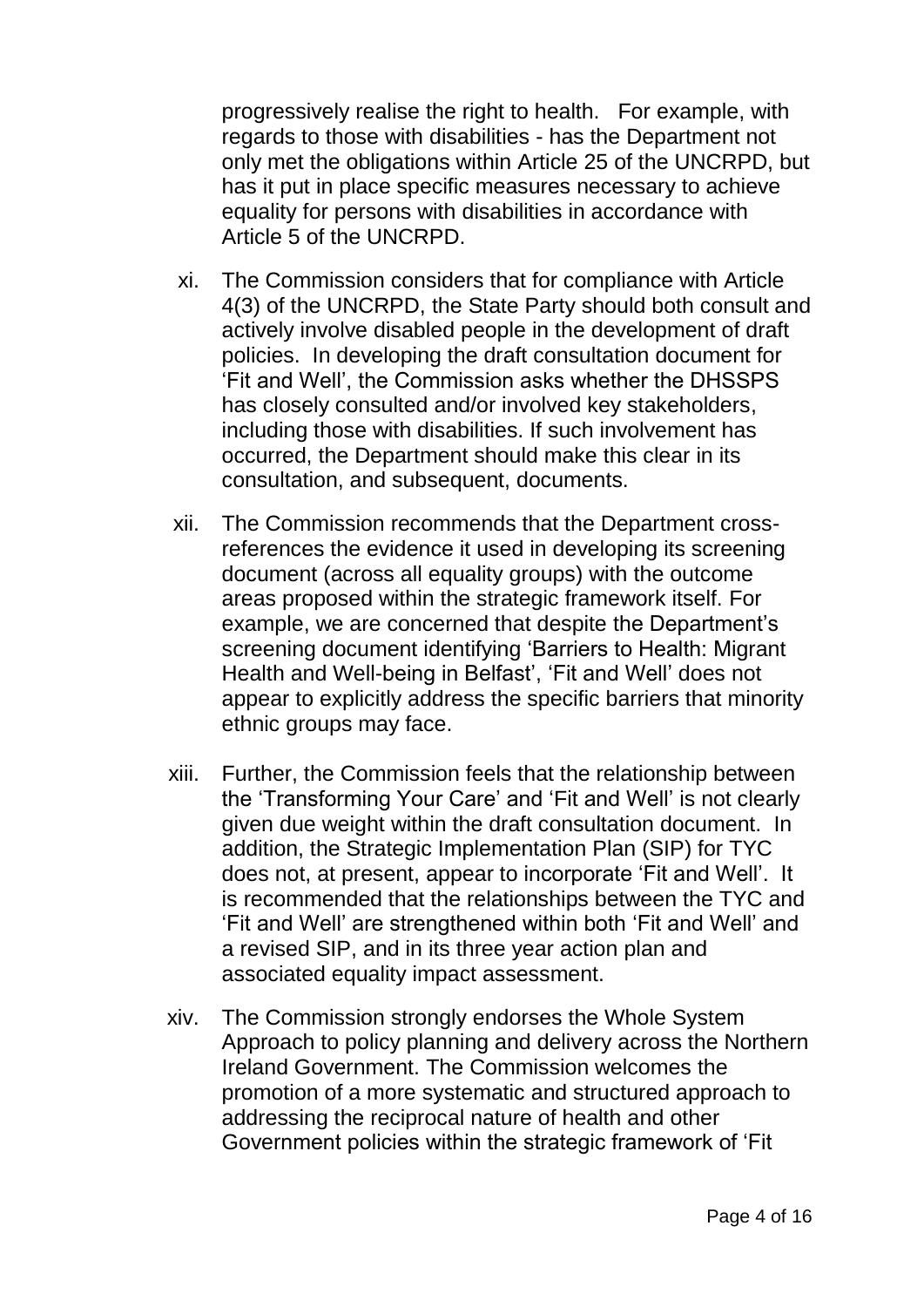and Well", and generally across a range of policy areas within the Department.

## **Consultation on 'Fit and Well'**

- 5. In July 2012, the Department initiated a public consultation on "Fit and Well – Changing Lives" (Fit and Well) $4$  a new strategic framework for public health in Northern Ireland. In the public consultation"s covering letter it states that "Fit and Well" provides an opportunity to address existing and some emerging issues since 'Investing for Health' was first published.
- 6. In responding to the public consultation on "Fit and Well" the Commission will provide comments on its:
	- overarching approach, including its:
		- vision and aim;
		- values:
		- principles:
		- life course approach; and
		- underpinning themes.
	- strategic priorities and equality assessment, including the:
		- use of positive action measures to promote equality of opportunity and compliance with international human rights treaties;
		- active consultation with key stakeholders;
		- use of equality documentation; and
		- recognition and use of information from departmental and cross-departmental strategies.
	- promotion of the whole system approach and its implementation across Northern Ireland Government.

## *Overarching Approach*

#### *Vision and Aim:*

7. The Commission supports the revised vision of *"Where all people are enabled and supported in achieving their full health potential and wellbeing."* We concur that the strategic framework should be

 4 "*Fit and Well – Changing Lives – A Ten Year Public Health Strategic Framework for Northern Ireland 2012-2022".* (2012). Department of Health, Social Services and Public Safety (DHSSPS). <http://www.dhsspsni.gov.uk/fit-and-well-consultation-document.pdf>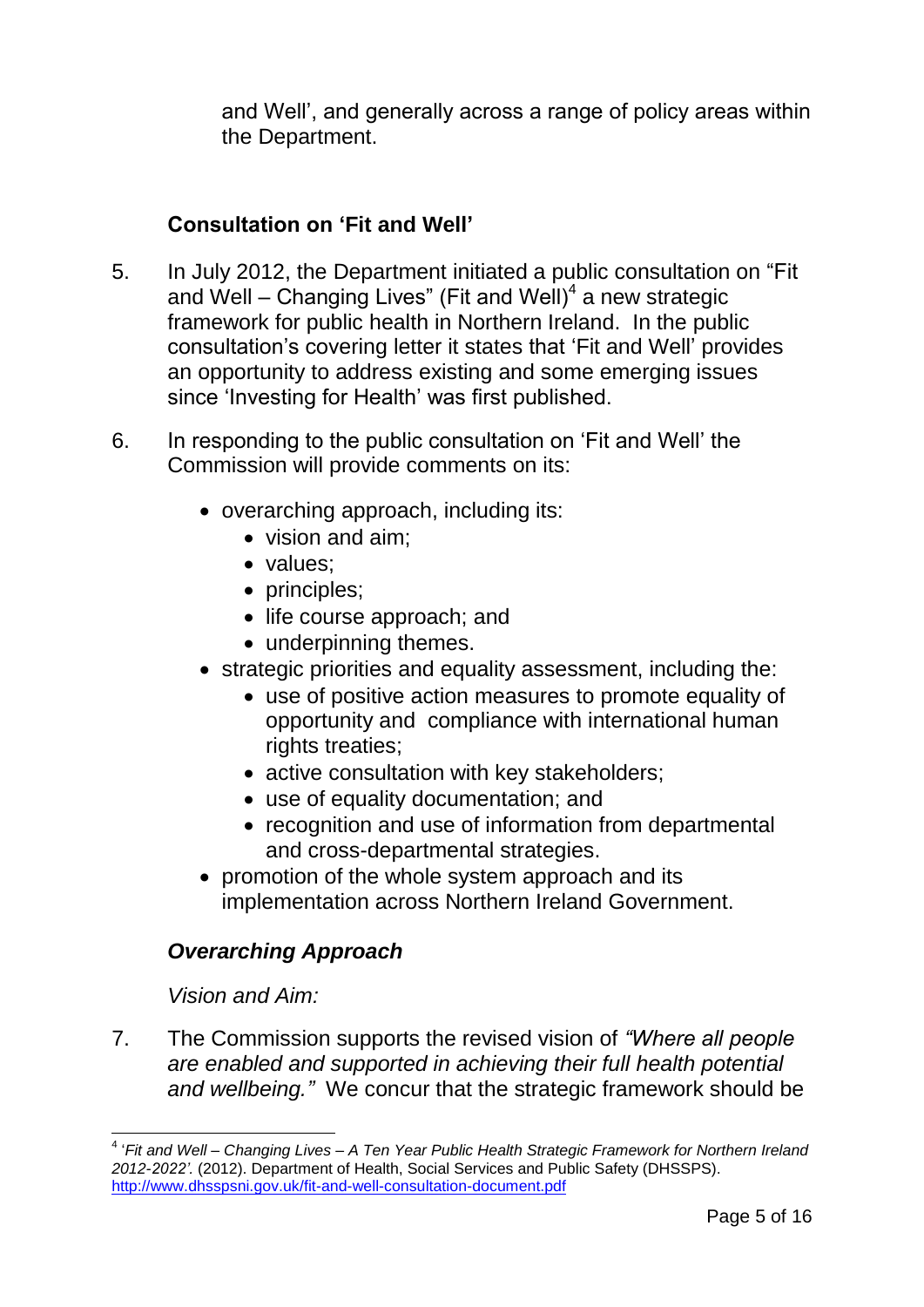implemented to create the conditions for individuals and communities to take control of their own lives. In doing so, the strategic framework should seek to target to enable the most vulnerable people within our society to achieve better health outcomes. Therefore, the Commission supports the continuation of the overall aim form "Investing for Health" to "*To improve the health and well-being status of all our people, and to reduce inequalities in health."*

*Values:*

- 8. The Commission welcomes the values, and recognition, within "Fit and Well" that health is a fundamental human right, that policies should actively pursue equality of opportunity and promote social inclusion, that individuals and communities should be fully involved in decision making on matters relating to health, and that all citizens should have equal rights to health, health services and health information according to their needs<sup>5</sup>.
- 9. In recognising that health is a fundamental human right, the strategic framework is a step by the State Party in the fulfillment of associated obligations. In this regard the Commission would highlight:
	- everyone has the right to the enjoyment of the highest attainable standard of physical and mental health under Article 12 of the International Covenant for Economic, Social and Cultural Rights (ICESCR) $<sup>6</sup>$ ;</sup>
	- persons with disabilities have the right to the enjoyment of the highest attainable standard of health without discrimination on the basis of disability under Article 25 of the UNCRPD<sup>7</sup>;
	- children have the right to the enjoyment of the highest attainable standard of health and to facilities for the treatment of illness and rehabilitation of health under Article 24 of the Convention on the Rights of the Child  $(CRC)^8$ ; and

<sup>6</sup> International Covenant on Economic, Social and Cultural Rights (ICESCR). Adopted and opened for signature, ratification and accession by General Assembly resolution 2200A (XXI)

of 16 December 1966 entry into force 3 January 1976, in accordance with Article 27. <http://www2.ohchr.org/english/law/pdf/cescr.pdf>

<sup>7</sup> Convention on the Rights of Persons with Disabilities.

**<sup>.</sup>** 5 "*Fit and Well – Changing Lives – A Ten Year Public Health Strategic Framework for Northern Ireland 2012-2022".* (2012). Department of Health, Social Services and Public Safety (DHSSPS). Page 57. <http://www.dhsspsni.gov.uk/fit-and-well-consultation-document.pdf>

http://www2.ohchr.org/english/law/pdf/disabilities-convention.pdf <sup>8</sup> Convention on the Rights of the Child<http://www2.ohchr.org/english/law/pdf/crc.pdf>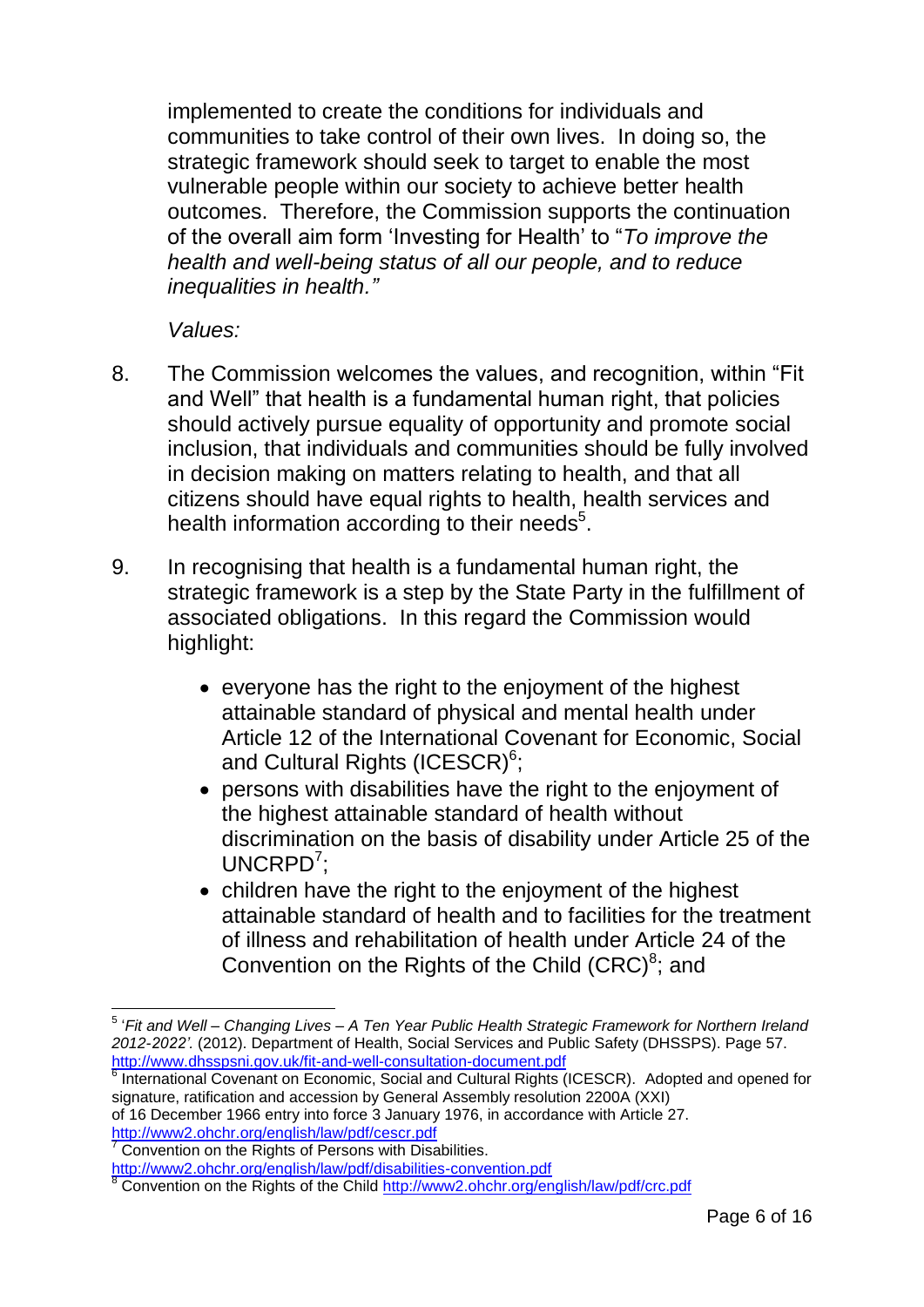- women are protected against discrimination in the field of health care and have the right of equal access to health care services based on equality between women and men under Article 12 of the Convention on the Elimination of All Forms of Discrimination Against Women (CEDAW)<sup>9</sup>.
- 10. The Commission notes that the Department, and other Departments, will need to clearly demonstrate and deliver on these values through effective implementation of this strategic framework. The strategic framework; associated aims and objectives; and subsequent outcomes thus provide an opportunity for the Department to actively contribute to the progressive realisation of right to health as articulated in the ICESCR, the CRC and the UNCRPD - for example for disabled people, by fulfilling the obligations under Article  $5^{10}$ , Article  $4(3)^{11}$ , and Article 25 of the UNCRPD and for women under Article 12 and Article 14(6) of CEDAW.

### *Principles:*

- 11. The Commission broadly welcomes the principles as set out within "Fit and Well". We consider those principles which seek "to target social inequalities' and 'to combat discrimination' as particularly welcome. Furthermore, the principles 'to tackle social exclusion' and "to encourage community involvement in improving health, especially in disadvantaged neighbourhoods" are essential when addressing social inequalities and discrimination.
- 12. Whilst we welcome the principle "to improve employment opportunities and income levels of those who are most disadvantaged", we would note the importance of also seeking relevant improvements in housing and educational outcomes for example, which along with other principles should reinforce the principle "to maximise opportunities for individuals, families and communities to protect and improve their own health".

**<sup>.</sup>** <sup>9</sup> Convention on the Elimination of All Forms of Discrimination Against Women <http://www2.ohchr.org/english/law/cedaw.htm>

 $10$  UNCRPD Article 5 – Equality and Non-discrimination

 $11$  UNCRPD Article 4(3) states that "In the development and implementation of legislation and policies to implement the present Convention, and in other decision-making processes concerning issues relating to persons with disabilities, States Parties shall closely consult with and actively involve persons with disabilities, including children with disabilities, through their representative organizations."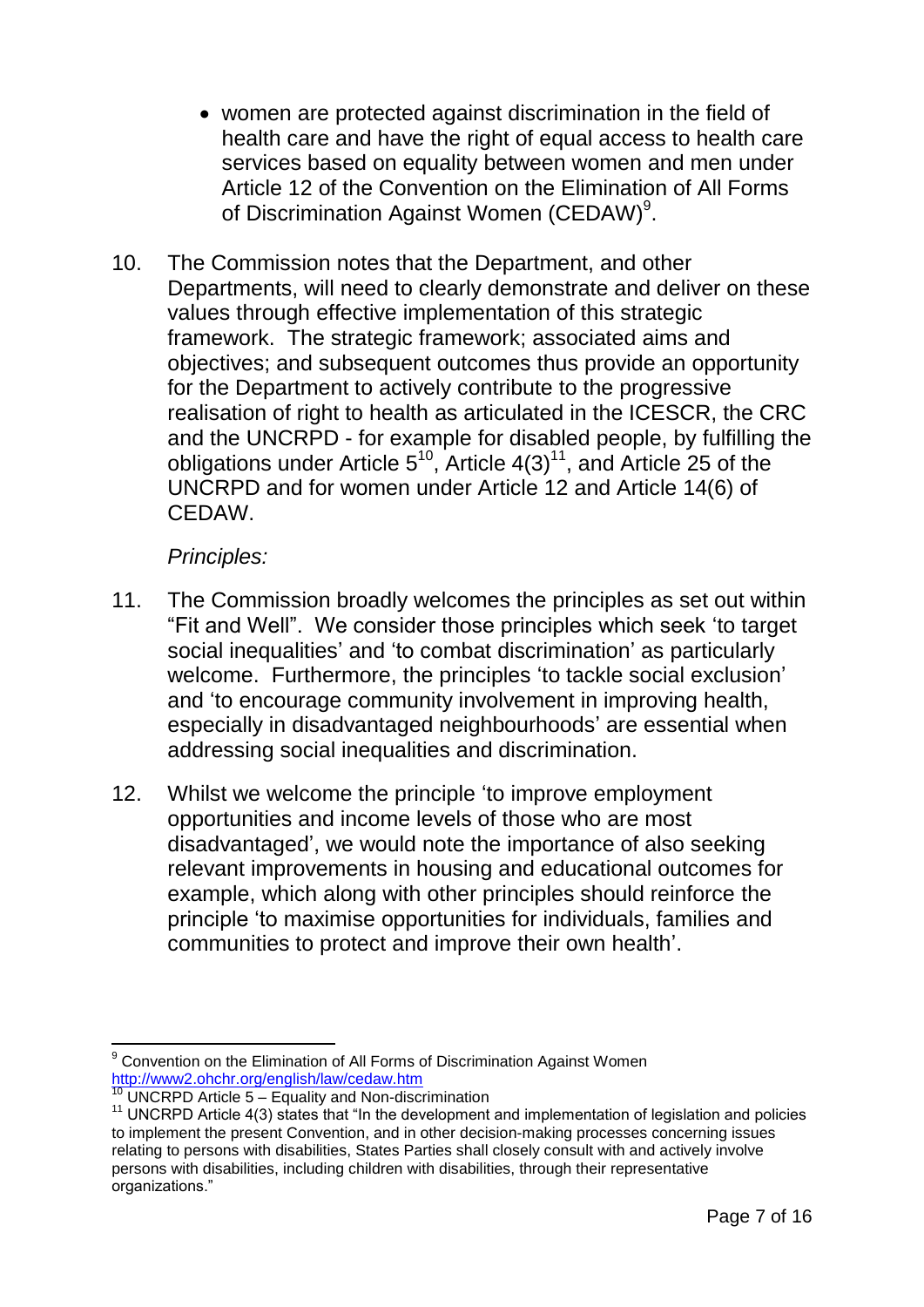*Life Course Approach:*

- 13. The strategic framework adopts a life course approach. It is structured around five broad life-course stages, with proposed policy aims, and seeks to encourage interventions to achieve outcomes to meet the specific needs of each life stage and to assist transition between each stage. Underpinning and supporting interventions which run along the life course are those which will promote "Sustainable Communities" and "Build Healthy Public Policy"*.* The Commission recommends that the Department ensures that the strategic framework takes note of the crosscutting health inequalities which affect the specific life courses of women and men and other equality groups.
- 14. For each policy aim there are associated long-term outcomes which are made up of shorter three year (2012-2015) outcomes. The Commission welcomes the proposed outcomes across the life stages to improve the health and well-being status of all people in Northern Ireland and to reduce inequalities in health. In the context of Government delivering on its obligations under the UNCRPD, the Commission welcomes all public health initiatives that may assist or reduce:
	- those living with long-term conditions;
	- $\bullet$  the impact of disability; and
	- the onset of secondary, co-morbidity or health risk behaviours for those with disabilities

at all stages within the life course. The Commission therefore recommends that the Department considers and demonstrates how "Fit and Well" may facilitate the implementation of good practice as outlined within the six developmental areas within the "Living with Long-term Conditions' policy framework $12$ .

# *Underpinning Themes:*

15. In addition to the life course, the Department should note the differential and persistent health inequalities that exist for women and men across the equality grounds. Men have lower life expectancy, higher suicide rates and significant health risks in relation to alcohol, drug and substance abuse; women spend more years in poor health and with a disability or and rates of smoking

**<sup>.</sup>** <sup>12</sup> 'Living with Long-term Conditions: A Policy Framework' (April 2011) Department of Health, Social Services and Public Safety.<http://www.dhsspsni.gov.uk/living-longterm-conditions.pdf>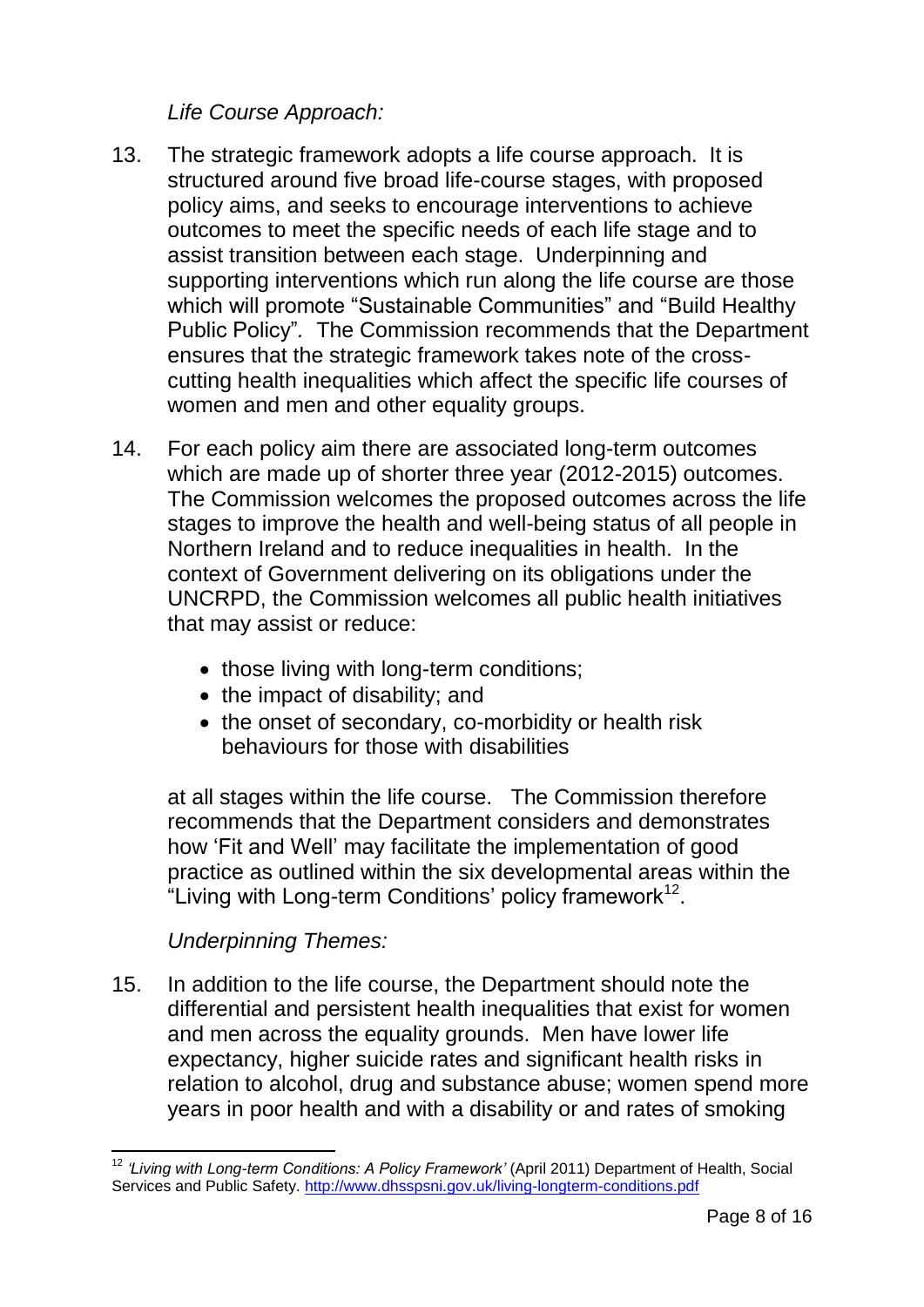and lung cancer have increased and stabilised over the last 20 years. Men access services later and there are few male specific services; women are at greater risk of experiencing health defining poverty. Caring roles are not equally shared.

- 16. Any framework must recognise the different health experience that exists for women and men at each stage of the life course. The Department's audit of inequalities should provide detail of these differential impacts and the response should be clear in any strategy or framework.
- 17. The Department will be aware that there is a commitment in the Programme for Government 2011-2015<sup>13</sup> to consult on legislation prohibiting discrimination on the grounds of age in the provision of goods and services with the proposed introduction of the legislation in Northern Ireland during 2014-2015.
- 18. The Commission believes that the introduction of this age equality legislation outside the workplace will help underpin the current reform proposals including those being taken forward as part of *Transforming Your Care<sup>14</sup>*. This legislation will help ensure that services are provided on the basis of peoples' individual needs, promote better outcomes for service users and ensure greater personalisation of care.
- 19. We recommend the inclusion of key actions over the lifespan of "Fit and Well" to ensure that health and social care providers have adequately prepared for the introduction of this legislation.
- 20. We would highlight that similar legislation recently came into effect in Great Britain on 1 October 2012. In advance, the NHS in Great Britain had already taken preliminary steps aimed at avoiding discrimination claims; for example the NHS Commissioning Board (NHSCB) Authority published an equality analysis at the beginning of 2012. In addition a wide scale review of achieving a*ge equality in health and social care* was commissioned by the Department of Health in Great Britain in advance of the legislation taking effect. This review included a series of literature reviews commissioned by the Department of Health as well as, following the outcome of the review, the production of NHS Practice Guides on Achieving

**.** 

<sup>&</sup>lt;sup>13</sup> 'Programme for Government 2011-15: Building a Better Future' (2012) Northern Ireland Executive. <http://www.northernireland.gov.uk/pfg-2011-2015-final-report.pdf>

<sup>14</sup> "*Transforming Your Care: A Review of Health and Social Care in Northern Ireland*." (December 2011) Department of Health, Social Services and Public Safety <http://www.dhsspsni.gov.uk/transforming-your-care-review-of-hsc-ni-final-report.pdf>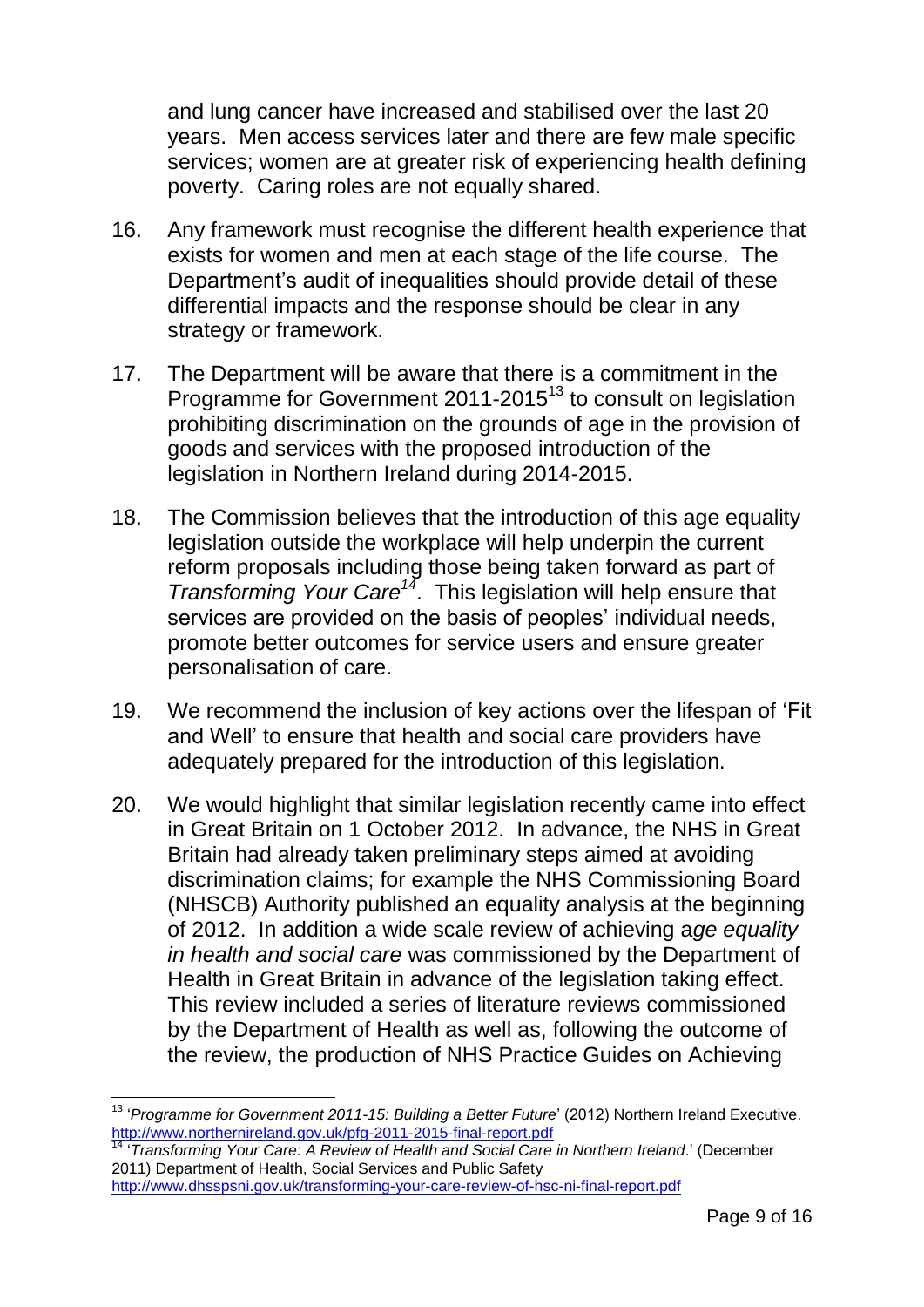Age Equality in Health and Social Care<sup>15</sup> (this resource pack included an audit tool for achieving age equality and a social care practice quide).

21. We therefore recommend that an underpinning theme within "Fit and Well" should be to promote age equality within health and social care together with a commitment to take a series of actions such as an early and in-depth review of the degree to which age discrimination may exist within health and social care and an auditing of services prior to the introduction of the legislation.

# *Strategic Priorities & Equality Assessment:*

22. The Commission recognises the value of the strategic priorities of "Early Years" and "Supporting Vulnerable People and Communities" outlined within "Fit and Well" towards the achievement of a sustained reduction in health inequalities.

## *Positive Action Measures*

23. Under Section 75 of the Northern Ireland Act 1998, public authorities are required:

> *"to have due regard to the need to promote equality of opportunity between persons of different religious belief, political opinion, racial group, age, marital status or sexual orientation; between men and women generally; between persons with a disability and persons without; and between persons with dependants and persons without."<sup>16</sup>*

- 24. While Section 75 is a mainstreaming measure, this can include the introduction of specific positive measures. The Commission considers specific positive action measures as measures that may be necessary to accelerate or achieve *de facto* equality.
- 25. For example, for disabled people this would also be in accordance with Article 5 of the UNCRPD. Therefore, for example, for the promotion of the rights of disabled people, the Commission asks whether specific measures, or positive action measures, have been put in place by "Fit and Well" to provide disabled people with the same range, quality and standard of free or affordable health

**<sup>.</sup>** <sup>15</sup> Achieving Age Equality in Health and Social Care, NHS Practice Guide produced by NHS Southwest in partnership with the Department of Health. [http://age-](http://age-equality.southwest.nhs.uk/downloads/guides/age-equality-nhs-practice-guide-ALL-chapters.pdf)

[equality.southwest.nhs.uk/downloads/guides/age-equality-nhs-practice-guide-ALL-chapters.pdf](http://age-equality.southwest.nhs.uk/downloads/guides/age-equality-nhs-practice-guide-ALL-chapters.pdf) <sup>16</sup> Northern Ireland Act 1998, Section 75.<http://www.legislation.gov.uk/ukpga/1998/47/section/75>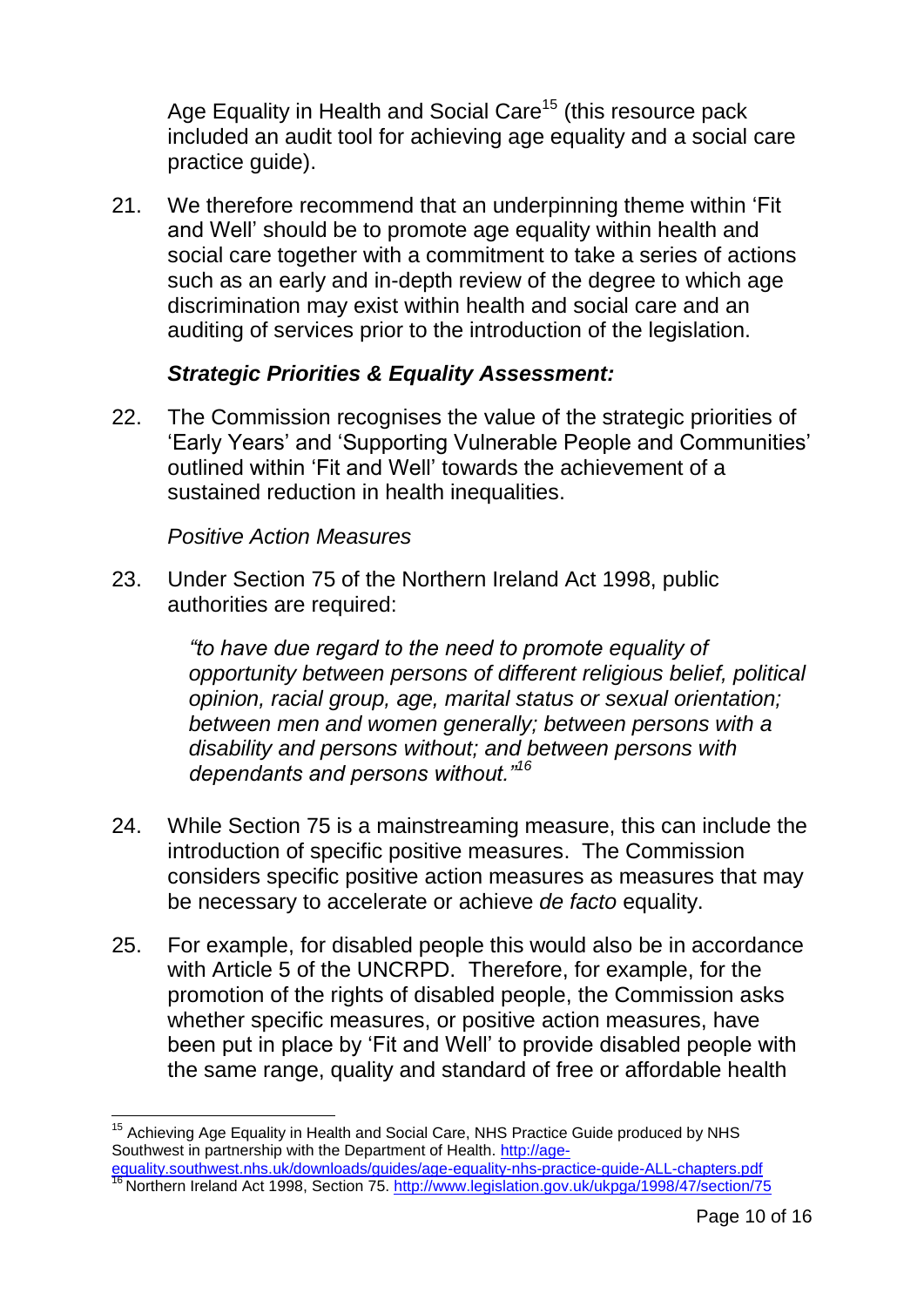care and programmes as provided to other persons, including in the area of sexual and reproductive health and population-based public health programmes as demanded by Article 25(a). Here, we recommend that the Department liaise with OFMDFM as that department undertook focus groups with women with disabilities which dealt with some of the aforementioned issues.

26. This same question is equally relevant to other Section 75 equality groups, for example the positive action measures outlined with the Gender Equality Strategy. The Commission would, therefore, seek to determine how the "Fit and Well" would have coherence and synergy with the Gender Equality Strategy, and its revised action plans, as the action plans are directed to specific measures for women and for men, recognising their health inequalities and vulnerabilities they face.

## *Consultation with Key Stakeholders*

- 27. Public consultation on the draft "Fit and Well" document and the associated equality impact assessment is important, for example, towards fulfilling the obligation on Government under Article 4(3) of the UNCRPD.
- 28. In the context of obligations on Government under Article 4(3) of the UNCRPD the Commission considers the State Party should both consult and actively involve disabled people (and others) in the development of draft policies. In developing the draft consultation document for "Fit and Well", the Commission asks whether the DHSSPS has closely consulted and/or involved key stakeholders. If such involvement has occurred, the Department should make this clear in its consultation, and subsequent, documents.

## *The Use of Equality Documentation*

- 29. The Commission recommends that the Department crossreferences the evidence it used in developing its screening document, across all equality groups, with the outcome areas proposed within the strategic framework.
- 30. The Department"s Screening Document identifies "Barriers to Health: Migrant Health and Well-being in Belfast"<sup>17</sup>. The report identified a number of common barriers including:

 $\overline{\phantom{a}}$ <sup>17</sup> 'Barriers to health: migrant health and wellbeing in Belfast'. Belfast Health Development Unit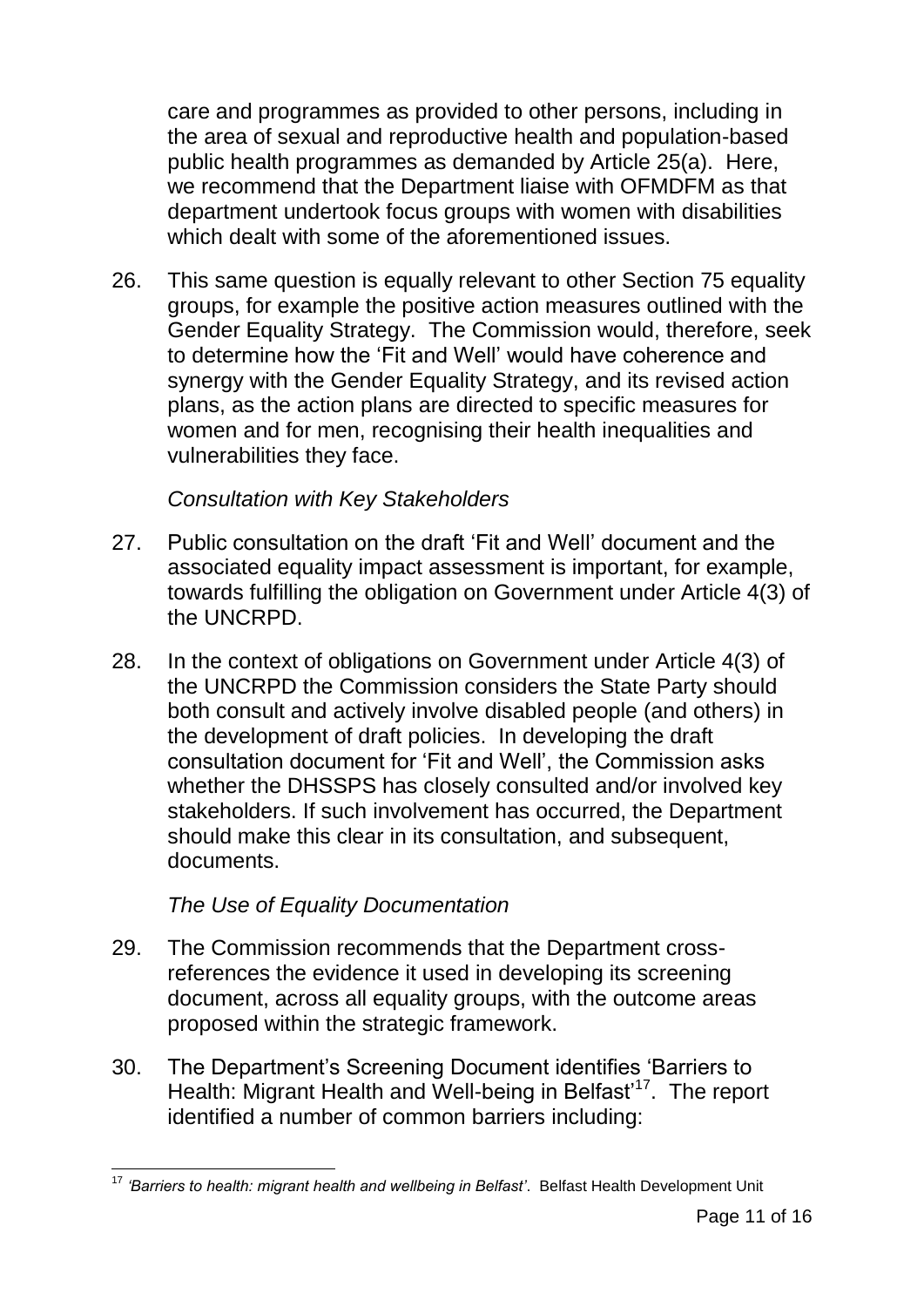- access to health and social care services is difficult for migrants for a number of reasons including the existence of language barriers, uncertainty about entitlement to services and how to access them, fear of discrimination and of cultural needs not being met;
- women and children have particular health needs, for example for immunisation and maternity care and they may miss out on these if they are unable to access services for all the reasons given above;
- mental health problems and dependence on drugs, alcohol or other substances are also a problem for some groups, sometimes exacerbated by the experience of migration; and
- chronic diseases such as diabetes and cardiovascular disease are more common in some migrant groups and many migrants experience social issues, such as housing and poverty.
- 31. Unfortunately, "Fit and Well" does not appear to explicitly address the specific barriers that minority ethnic groups may face.

*Recognition and Use of Information from Departmental and Cross-Departmental Strategies*

- 32. The Commission acknowledges that the Department has a range of strategies which may address public health matters. As many such strategies may not have been accounted for within "Fit and Well", we recommend that the Department revisit its, and other departments", strategies and considers the inclusion of such initiatives within "Fit and Well" to ensure, and account for special measures being put in place for those considered as "vulnerable".
- 33. In this regard, the Commission would highlight that "Fit and Well" contains limited direct reference to outcomes to address health inequalities experienced by the Black and Minority Ethnic (BME) community and Travellers.
- 34. The International Convention on the Elimination of All Forms of Racial Discrimination (ICERD)<sup>18</sup> requires State Parties to take affirmative steps to establish special measures (also known as positive action) aimed at prohibiting and preventing racial

<sup>1</sup> <http://www.belfasttrust.hscni.net/pdf/Migrant-Health-Strategy.pdf>

<sup>&</sup>lt;sup>18</sup> International Convention on the Elimination of All Forms of Racial Discrimination (hereinafter "CERD"), 660 U.N.T.S. 195, *entered into force* Jan. 4, 1969.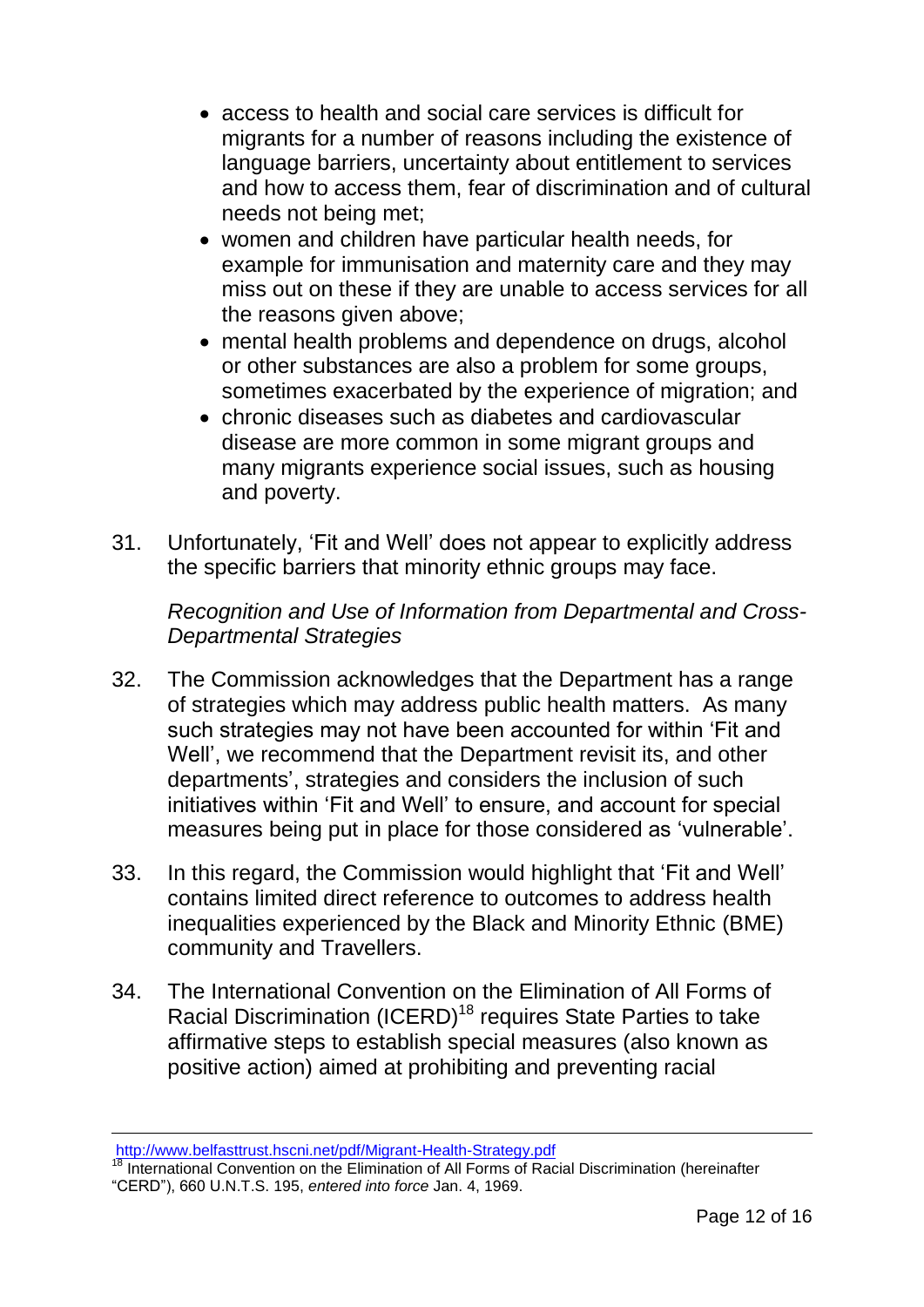discrimination. Almost all of the substantive articles within ICERD impose affirmative duties on State Parties to ensure equality<sup>19</sup>.

- 35. The only reference<sup>20</sup> made to the outcomes for the BME community including Travellers, is to "support those with Additional Educational Needs eg Looked After Children, Travellers, Newcomers and School Age mothers'. Unfortunately, despite reference to these four groups, the support referred to only relates to "looked after children" and "promoting the attendance of pupils from disadvantaged backgrounds'. While we acknowledge that the latter may include both Newcomers and Travellers, no specific or actions or outcomes are referenced to in relation to these two groups.
- 36. In contrast, we note that the Department"s own Screening Document references the All Ireland Traveller Health Study<sup>21</sup> which acknowledges:
	- overall mortality is 3.5 times higher than in the general population for both genders (males 3.7; females 3.1);
	- infant mortality is approximately three and a half times that in the general population:
	- Travellers have a suicide rate which is 6.6 times that of men in the general population;
	- $\bullet$  female Traveller life expectancy at birth is 70.1 eleven years less than the general population;
	- male Travellers life expectancy at birth is 61.7 years fifteen years less than that of the general population.
- 37. Some of the actions recommended in the report for the All Ireland Traveller Health Study are that:
	- a strategic action plan should be developed;
	- adequacy of accommodation is essential;
	- all aspects of mother and child services merit top priority;
	- men"s health issues need to be addressed specifically; and

 $\overline{\phantom{a}}$ <sup>19</sup> Article 1(4) states, "*special measures* taken for the sole purpose of *securing adequate advancement* of certain racial or ethnic groups or individuals…shall not be deemed racial discrimination."

<sup>&</sup>lt;sup>20</sup> Outcome 2 'Children and Young People are supported through teenage years and ready for *adulthood/work/further education"*. "*Fit and Well – Changing Lives – A Ten Year Public Health Strategic Framework for Northern Ireland 2012-2022".* (2012). Department of Health, Social Services and Public Safety (DHSSPS). Page 75. [http://www.dhsspsni.gov.uk/fit-and-well-consultation](http://www.dhsspsni.gov.uk/fit-and-well-consultation-document.pdf)[document.pdf](http://www.dhsspsni.gov.uk/fit-and-well-consultation-document.pdf)

**Product Health Study Our Geels**<br><sup>21</sup>All-Ireland Traveller Health Study Our Geels [http://www.dohc.ie/publications/traveller\\_health\\_study.html](http://www.dohc.ie/publications/traveller_health_study.html)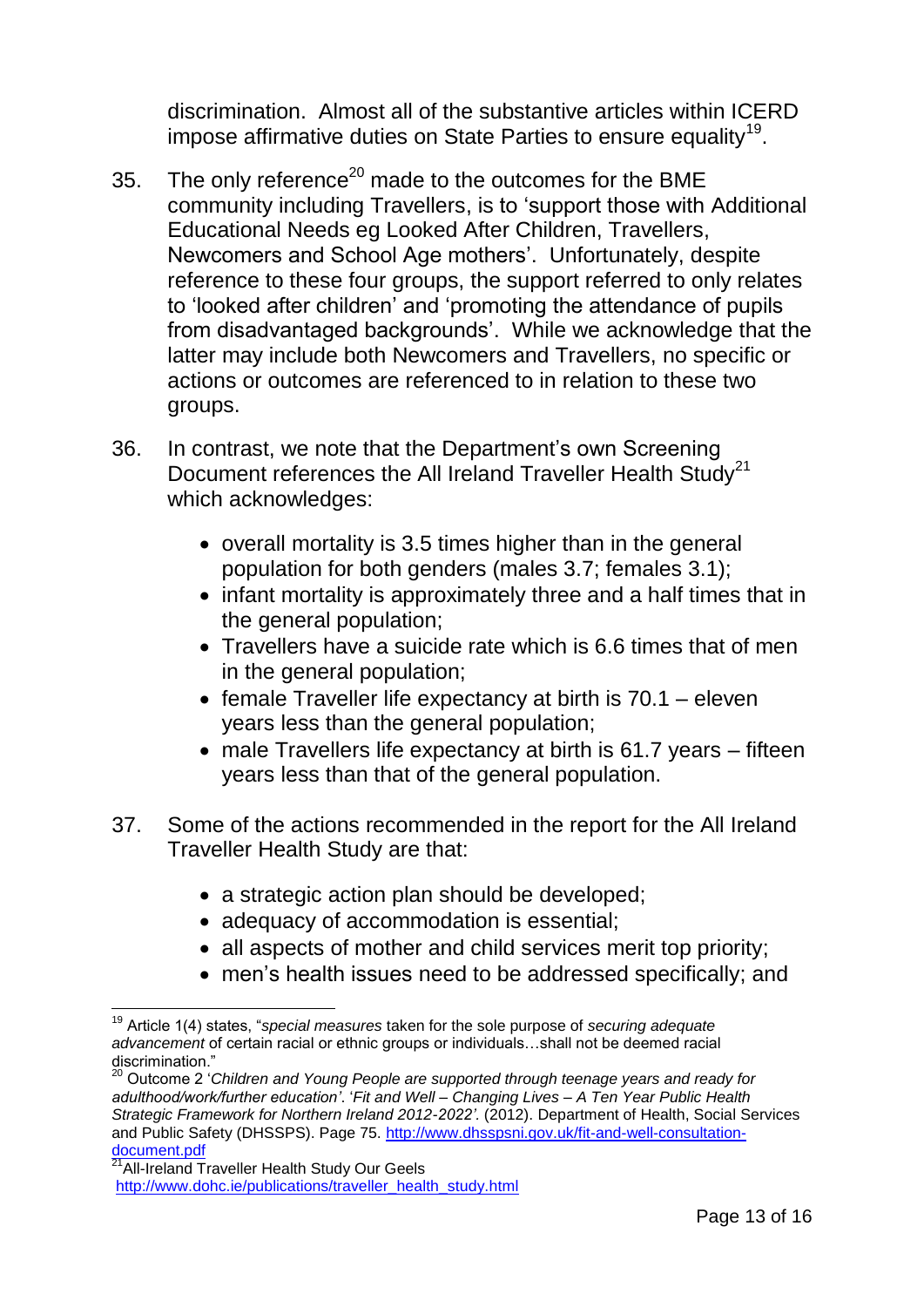- there is a concerted need to address cause-specific issues for respiratory and cardiovascular disease.
- 38. The Department"s website states that the All Ireland Traveller Health Study report "*highlights a number of key points which DHSSPS (and DOHC) will need to consider and take forward appropriately in conjunction with Health and Social Care bodies and other Government Departments".*
- 39. The Commission acknowledges that the Department has a range of strategies which may address the recommendations from the All Ireland Traveller Health Survey. For example, the "A Strategy for Maternity Care in Northern Ireland 2012 – 2018<sup> $22$ </sup> may address the need to prioritise 'mother and child services' as identified within the report on the All Ireland Traveller Health Survey. As noted above, we recommend that the Department revisit its, and other departments, strategies and considers the inclusion or referencing of such initiatives within "Fit and Well".

## *The Whole System Approach & Implementation across Northern Ireland Government*

- 40. The Commission would seek to ensure that the new strategy framework of "Fit and Well" is also considered in light of the recent review of health and social care in Northern Ireland "Transforming Your Care" (TYC).
- 41. The Commission feels that the relationship between the TYC and "Fit and Well" is not clearly given due weight within the draft consultation document. Furthermore, the Strategic Implementation Plan (SIP) for TYC does not, at present, appear to incorporate "Fit and Well". It is recommended that the relationships between the TYC and "Fit and Well" are strengthened within the both "Fit and Well" and a revised SIP, its three year action plan and associated equality impact assessment. The Commission understands the latter two documents are due for public consultation in the coming year.
- 42. 'Fit and Well', and well as 'Transforming Your Care' (TYC) and other new policies being developed by the Department, strongly

**<sup>.</sup>** <sup>22</sup> 'A Strategy for Maternity Care in Northern Ireland 2012 – 2018' (July 2012). Department of Health, Social Services and Personal Safety.<http://www.dhsspsni.gov.uk/maternitystrategy.pdf>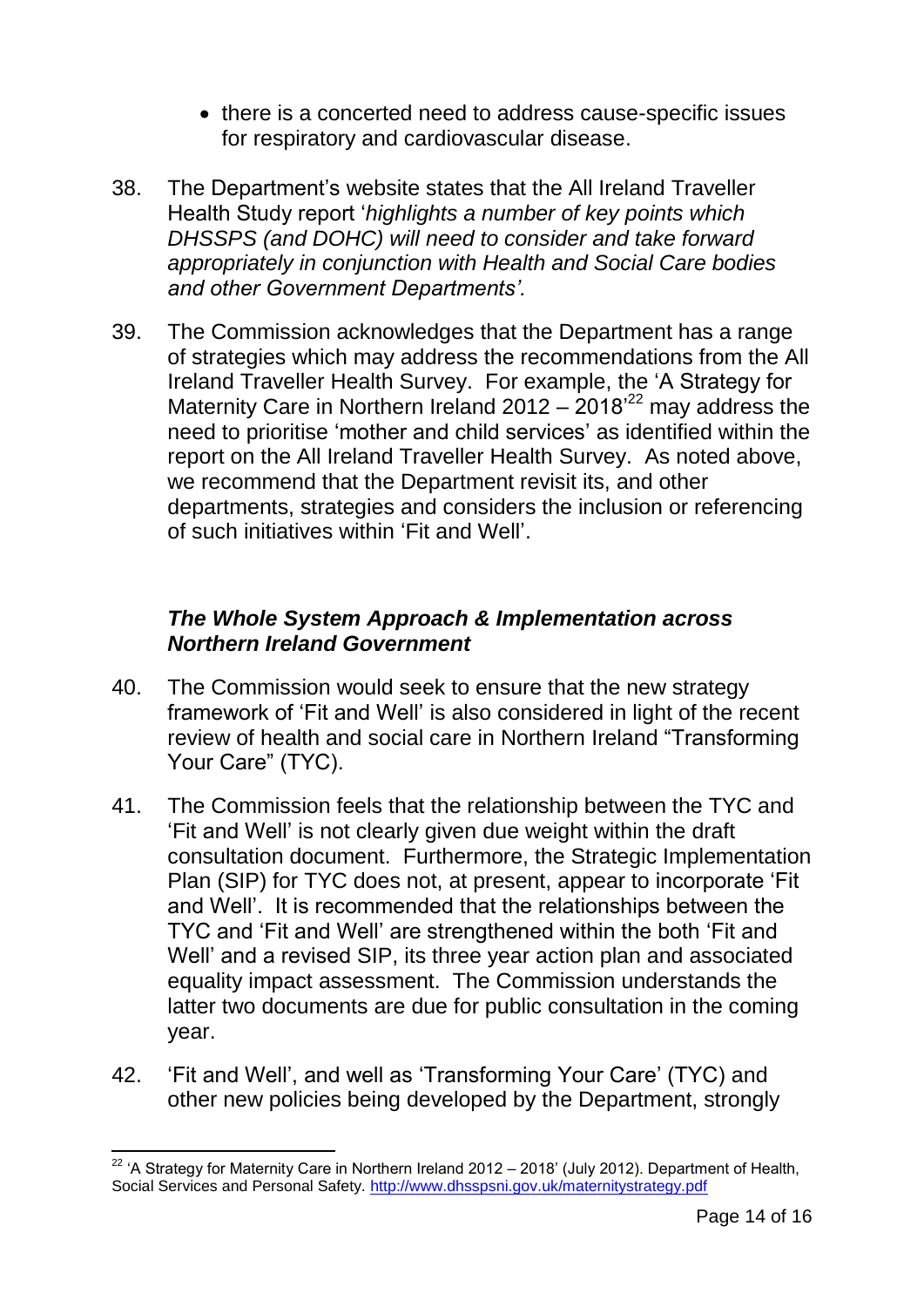promote the Whole System Approach<sup>23</sup>, and highlights its relationship with 'Delivering Social Change' delivery framework<sup>24</sup> and other initiatives across the Northern Ireland Government.

43. The Commission strongly endorses the Whole System Approach to policy planning and delivery across the Northern Ireland Government. The Commission welcomes the promotion of a more systematic and structured approach to addressing the reciprocal nature of health and other Government policies within the strategic framework of "Fit and Well", and generally across a range of policy areas within the Department.

**October 2012**

 $\overline{\phantom{a}}$ 

<sup>23</sup> "*Fit and Well – Changing Lives – A Ten Year Public Health Strategic Framework for Northern Ireland 2012-2022".* (2012). Department of Health, Social Services and Public Safety (DHSSPS). Page 126.<http://www.dhsspsni.gov.uk/fit-and-well-consultation-document.pdf>

<sup>24</sup> *Fit and Well – Changing Lives – A Ten Year Public Health Strategic Framework for Northern Ireland 2012-2022".* (2012). Department of Health, Social Services and Public Safety (DHSSPS). Page 54. <http://www.dhsspsni.gov.uk/fit-and-well-consultation-document.pdf>